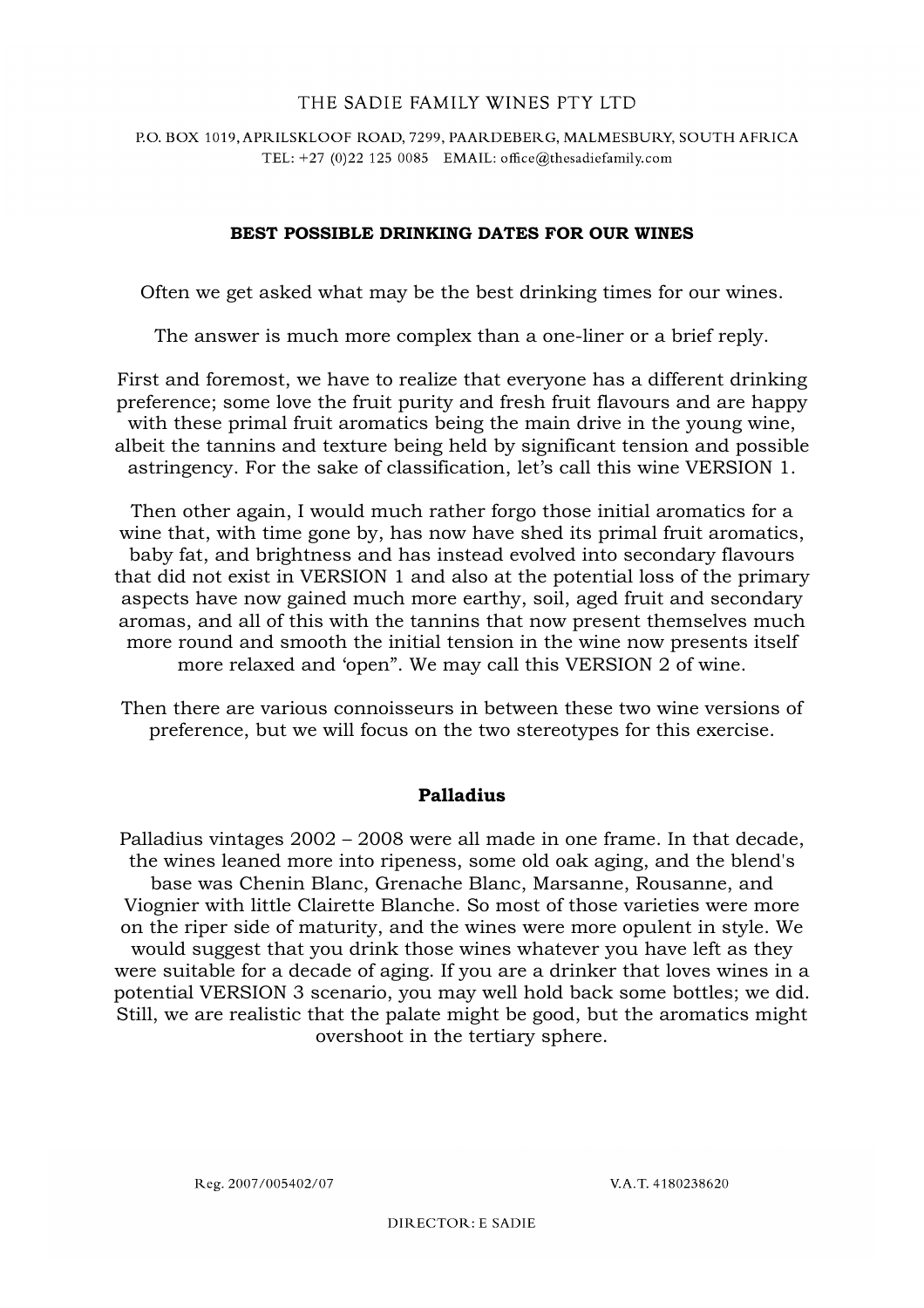### P.O. BOX 1019, APRILSKLOOF ROAD, 7299, PAARDEBERG, MALMESBURY, SOUTH AFRICA TEL: +27 (0)22 125 0085 EMAIL: office@thesadiefamily.com

Palladius vintages 2009 – 2014 were made with the inclusion of earlier ripening varieties that joined as vineyards to the project and the addition of Semillon Blanc & Gris, Verdello, increased volumes of Clairette Blanche and Grenache Gris and Palomino meant that the wine had more acidity and lifted fruit and also higher acidity. These wines are between a VERSION 1 and VERSION 2 definition and in good time. But can age still.

Palladius vintages 2015 to current had a new dimension added in that the new cellar was completed. All the wines moved in aging to only concrete and clay amphora, resulting in a much more restrained and reductive aging for the first 12 months and the second cycle of 12 months. The wines are racked off and aged in big old wooden casks, which are also respectful and slow aging. Thus these wines are, for now, sitting in the VERSION 1 identity.

### **Columella**

Columella 2000 to 2009, being the first decade, we were picking riper, doing more extraction and the wines spent 24 months in small oak barrels, of which 40% was new and mainly Syrah and Mourvèdre. These wines were built like a solid brick, and they have aged incredibly well. Today, their tannins are something that we have reviewed and will bring in part back into our wines as we, later on, went for lighter extractions. But these wines are simply wonderful to drink, but they are only somewhere between a VERSION 1(2001,2003, 2007,2009) and VERSION 2 identity(2000, 2002, 2004,2006,2008).

Columella 2010 till date, we decided to move more towards earlier picking. We stopped the massive extraction during fermentation and reduced the time in small oak to only one year at 10% new oak and an additional year in big, old wooden casks. We also introduced, Cinsault for fruit aspects, Carignan for acidity, Tinta Barocca for tannin, and increased the Mourvèdre percentage to have more tension and fiber in the wine. These vintages are still very much the VERSION 1 category, with possibly only 2012 and 2014 being slightly ahead of the curve edging the journey into VERSION 2, but it is early days.

Reg. 2007/005402/07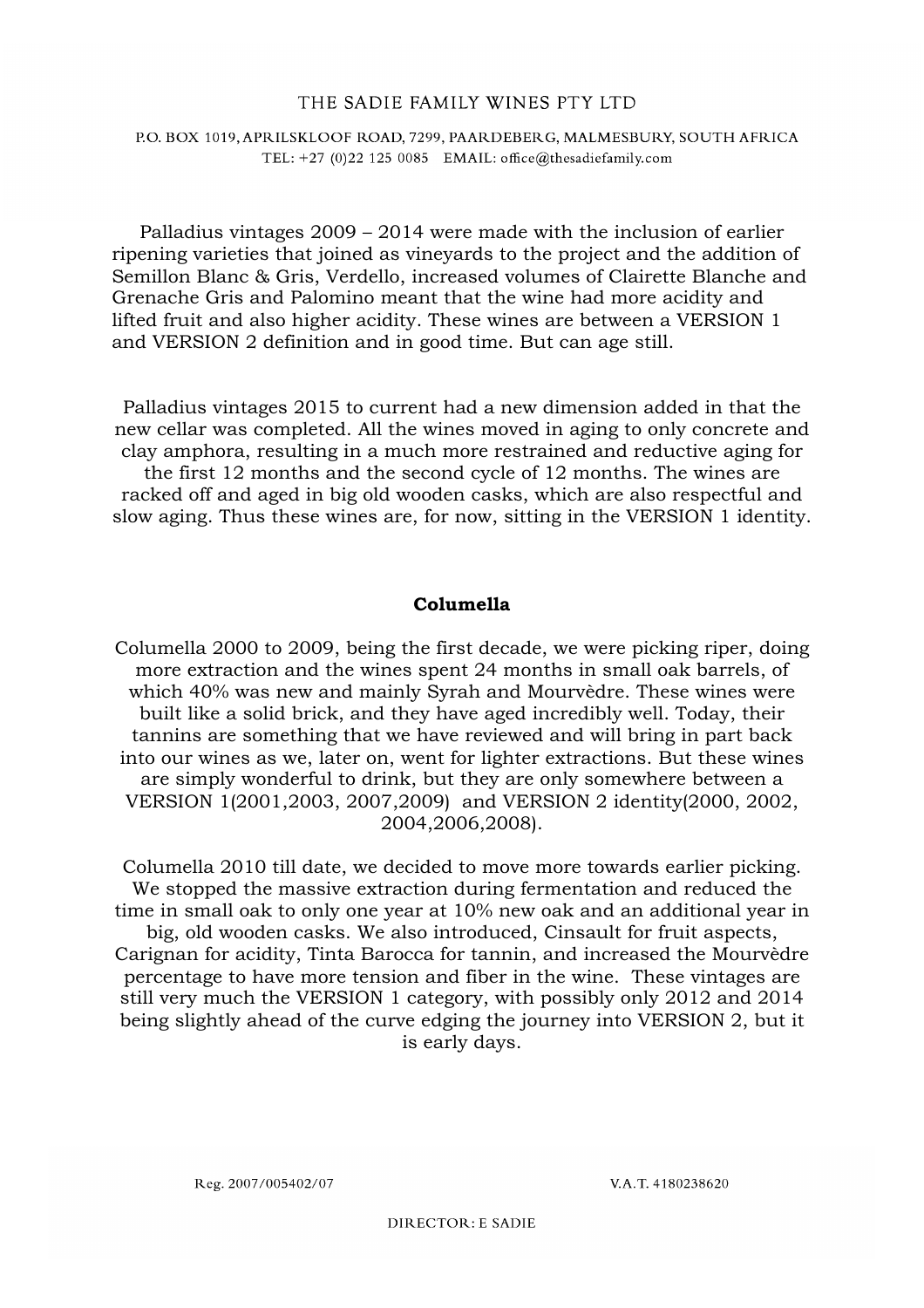### P.O. BOX 1019, APRILSKLOOF ROAD, 7299, PAARDEBERG, MALMESBURY, SOUTH AFRICA TEL: +27 (0)22 125 0085 EMAIL: office@thesadiefamily.com

Old Vine Series

## **Soldaat**

VERSION 1: 1-5 years VERSION 2:  $8 - 12$  years

Then and beyond, it might develop incredibly gracefully, as Grenache has some of the most complex and incredible tannins. The variety has low acidity being its Achilles heel, but the tannin and tension often make up for it, whether anywhere in the world.

## **Pofadder**

VERSION 1: 1-5 years VERSION  $2: 8 - 12$  years

The Pofadder has the exact departure as Soldaat very much but being Cinsaut; it has another dimension in that Cinsaut almost seems like it ages up to the point of, say, 20 years. Then it just gets locked in and stays on that plateau, neither degenerating much nor improving, immortalized, and then shuts down. The curve is not steady, and it is like a tightrope reaching the other side.

# **Treinspoor**

VERSION 1: 1-4 years VERSION 2:  $10 - 18$  years

The reality is that Tinta Barocca is a big temperament grape with the demeanour and makeup to age. The entire being of this grape and liquid construction is made for the future.

It drinks well young with a big steak and a plate of triple-fired potato chips, but as a wine on its own or down a white table cloth and some fine dining, it requires the wait.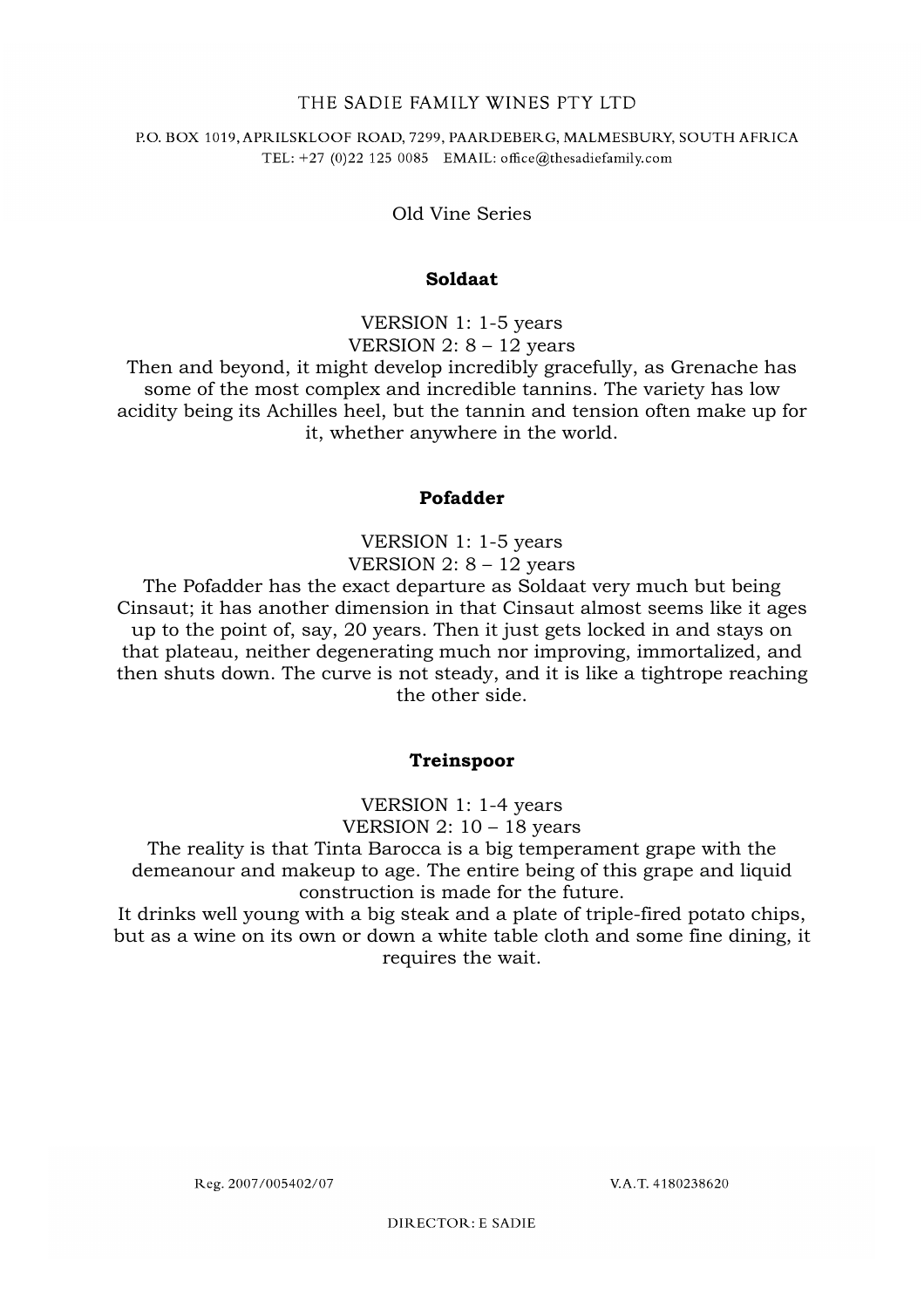#### P.O. BOX 1019, APRILSKLOOF ROAD, 7299, PAARDEBERG, MALMESBURY, SOUTH AFRICA TEL: +27 (0)22 125 0085 EMAIL: office@thesadiefamily.com

#### **Skerpioen**

VERSION 1: 1-4 years VERSION 2:  $12 - 18$  years

The Skerpioen blend of Chenin Blanc & Palomino grown in limestone has a prolific acidity and a salty mineral backbone. The wine is one of our wines that may be enjoyed at an early age as much of its identity is central to the freshness of fruit and salty mineral aspects, but these style of wines across the world is also known to age incredibly well.

#### **Skurfberg**

VERSION 1: 1-6 years VERSION 2: 14– 18 years

The Skurberg being high altitude Chenin Blanc on sandstone also brings mineral earthy aspects to the wine. Still, it does have a riper character and ages slightly faster to a point, but then kind of plateaus off and locks into prolonged aging from that point and beyond.

#### **Kokerboom**

VERSION 1: 1-8 years

VERSION 2:  $16 - 20$  years

The Kokerboom wine, a blend of Semillon Blanc and Semillon Gris, is prone to develop very slowly. Semillon as a variety has these waxy, sheep's wool and lanolin characteristics that simply as aromatic components age very slow. Semillon hangs onto time like a few other varieties, whether it I s from Bordeaux or the hunter valley in Australia. The acidity in the Citrusdal mountains is lower than Bordeaux and the Hunter in Australia, so it might be that these wines plateau off at 25 years of age, but only time will tell, for we have only produced 19 vintages to this point, but 2009 is still in perfect condition.

#### **'T Voetpad**

VERSION 1: 1-4 years VERSION  $2: 15 - 22$  years

The 'T Voetpad is a blend of Semillon Blanc & Gris, Palomino, and Chenin Blanc, all co-planted so picked together. On paper, it should be the wine that requires more time to reach an equilibrium in the bottle, but it is the first wine to get a most stable point. Guess after 140 years of living together that is what happens.

This wine can age incredibly well, and 2009 is still fresh.

Reg. 2007/005402/07

V.A.T. 4180238620